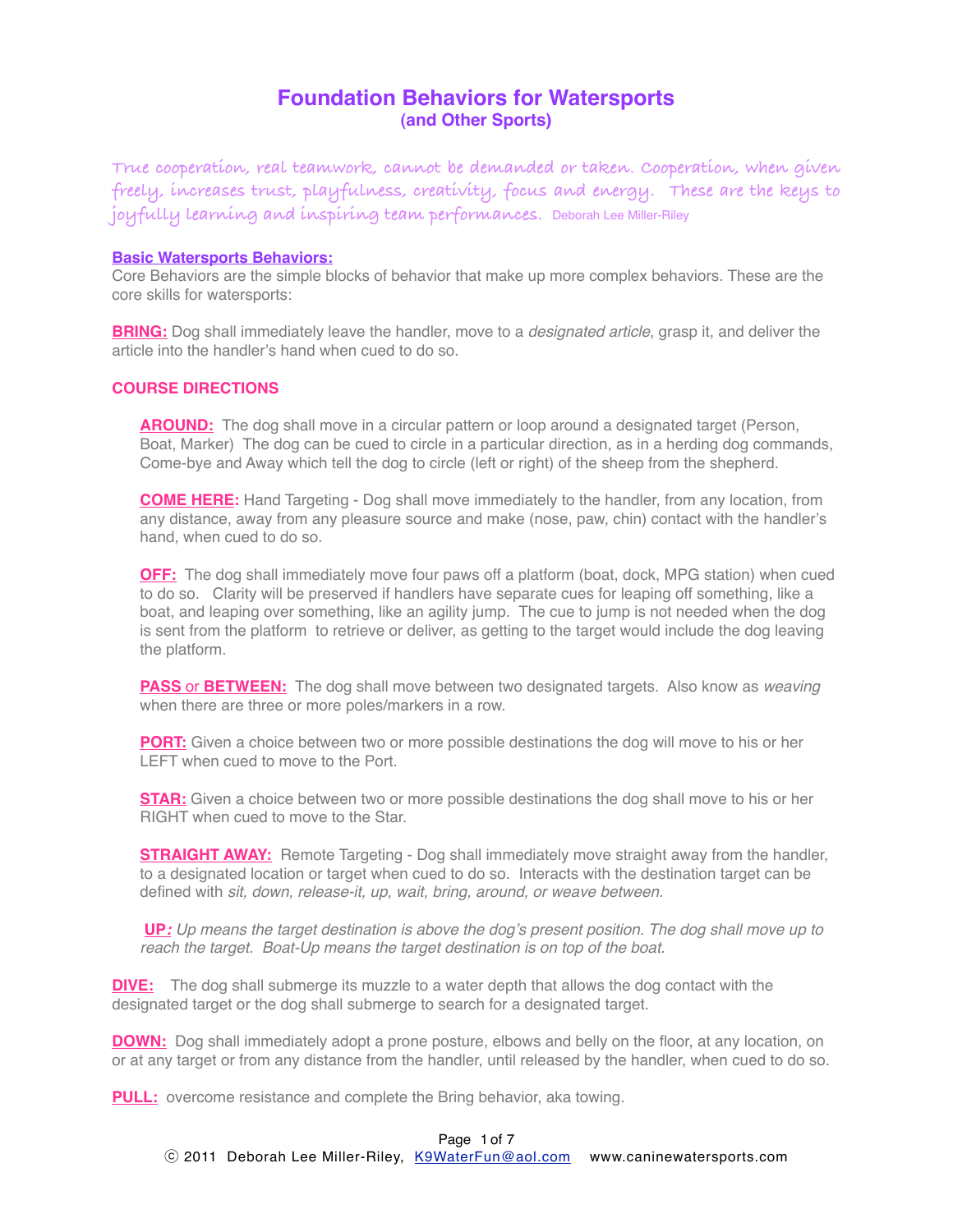**PUSH:** The dog shall direct the movement of an object by applying force with her forehead, muzzle, paw or shoulder.

**RELEASE:** Dog shall drop, release or surrender control of any article in his or her possession, from any distance from the handler, in motion or stationary, when cued to do so. (drop, leave-it, spit). For clarity, a *Leave-it* cue means the dog is not to approach/touch something of interest to the dog and a drop/ release-it cue means the dog is to release control of what the dog is carrying.

**SIT:** Dog shall immediately adopt a sit posture, hocks and rump on the floor, at any location, on or at any target, or from any distance from the handler, until released by the handler, when cued to do so.

**SNIFF:** The dog shall locate a specific scent source desired by the handler.

**SWIM:** Dog shall join the handler in the water and shall remain close to the handler without interfering with the handler's movement whether swimming or wading. When swimming the dog shall keep pace at the handler's shoulder (left or right) or shall circle or loop the handler when the handler is not swimming.

**TAKE:** Dog shall immediately grasp a *designated article* and transport the article to a remote target, location, person when cued to do so. Delivery destinations can be identified by combining Take with *away*, *port*, *star* or a labeled destination.

**WAIT/STAY:** Dog shall remain stationary, at any location or target, from any distance from the handler, until released by the handler.

**CRITERIA** is an aspect or variable that defines a behavior. Focus on one criterion at a time when training to help isolate the objective. Watersports criteria includes:

- *Bistance* How far (travel between two points, including distance from shore or travel parallel to shore and travel beneath the surface)
- *Duration* How long (action or stay)
- **<sup>2</sup>** Directional Which Direction (submersion or surface, environmental clues, and visual & auditory signals from handler including: away, come, left, right, submerge or climb up.)
- **Bestination** What is the target location (shore, start box, water zones, people, swimmers, markers, boaters, and how the dog interacts with the destination target - default or cued)
- **Intensity** Quality of performance energy, strength, speed, force, eagerness, passion, joy
- **\*** *Load,* Qualities of the (Article size, texture, shape, weight, buoyancy, drag, number of, etc.)
- *W* Method of Transport How to (carry by mouth or harness; or tow by mouth or harness)
- **Start Position** (Shore, dock, water, boat, next to or away from the handler.)

**CUES** are the signals we use to initiate a LEARNED behavior from the dog. Cues are usually attached to a canine behavior AFTER the behavior has been established and the dog is offering the desired behavior. Some planning is needed if you compete in different sports as you may need to select new cues for different sports, i.e. the word jump in agility is not the same jump as done off a boat. Cues can be:

- Visual -- the way we use our body (hand, arms, legs, head) or Things, like flags, colors, lights.
- Audible -- noises we can make with devices, like bells, horns, whistles or our body, (clapping, grunting or whistling).
- **Verbal -- words (sit, down, come)**

Note: Using the word "touch" for a contact cue usually asks the dog to touch with her nose, thus "touch" becomes the label for the dog's nose. Teaching the dog a separate name for each of her body parts makes the dog more versatile and allows the handler to specify HOW the dog is to touch the target.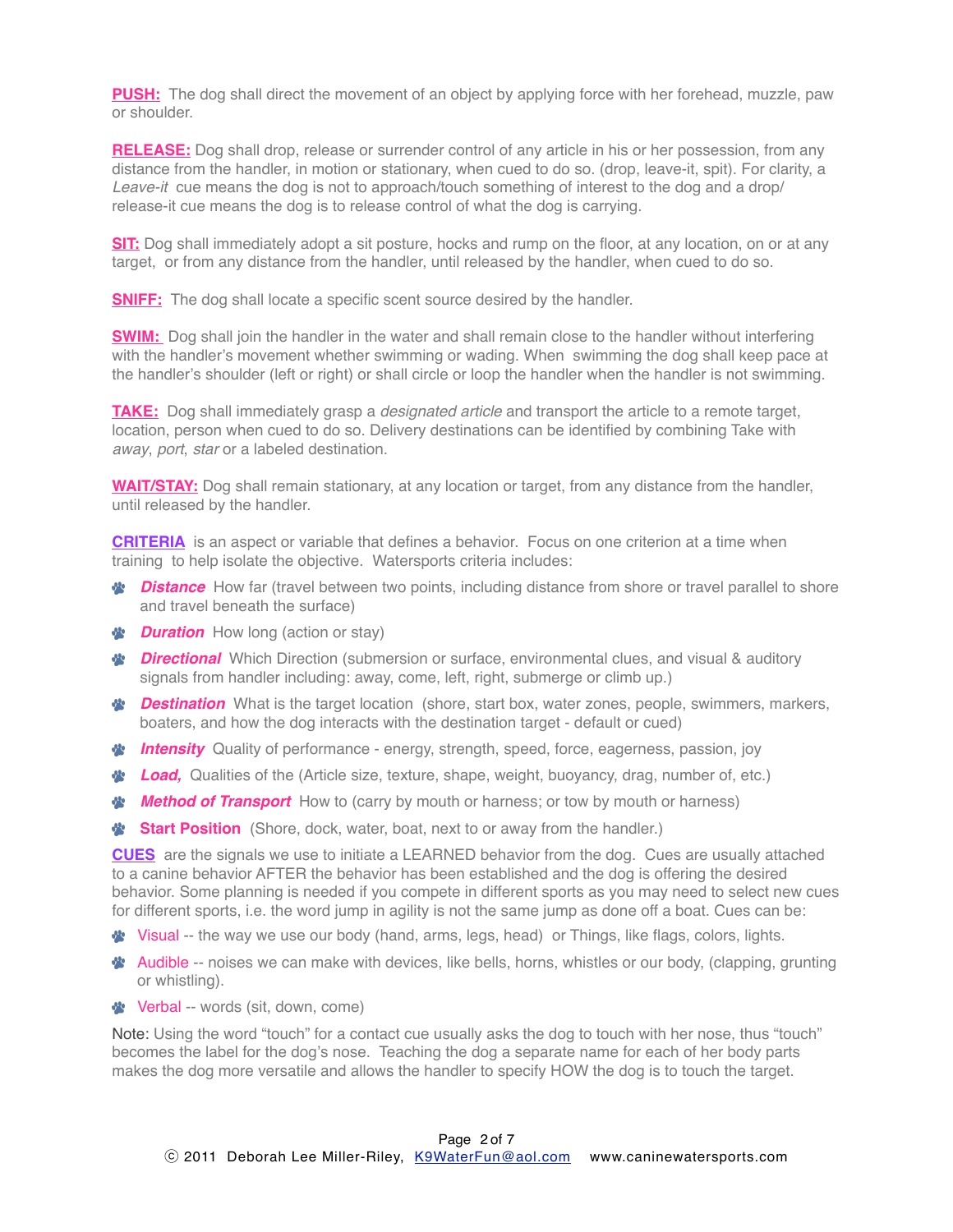# **Getting Started**

There are many behaviors in watersports; including retrieves, deliveries, team swimming, submersions, tows, target discrimination, course discrimination, and platform to boat work. How do we get these canine behaviors started? An easy, fast, and motivational way to communicate a desired behavior to the dog is through targeting concepts.

## **Touch Targeting:**

Touch Targeting is a training method that asks the dog move to a specific target and make body contact with the target. It serves to strengthen behaviors performed away from the handler, isolate body parts for specific movements and asks the dog to voluntarily move her body to a target destination. Targeting permits the handler to work her dog hands free and it empowers and trains the dog through choices.

**Kinds of Targets:** There are three basic touch targets used as transitional tools: The Trainer's Hand, a Pawn (any small object that can be moved around) and a Wand or Target-stick used as an extension of the hand. Because these target tools are used to get a behavior started and are default (go touch whenever presented) targets, the handler does not need to name these targets. They are just Go-To items that can be placed or used anywhere in the environment to ask for canine movement.

# **Watersports Targets:** for contact and non-contact

# **Hand:**

- 1. Fingers: (default nose contact)
	- A closed fist with thumb up as target or
	- A closed fist with index and middle finger out as target.
- 2. Palm ( default chin to palm contact)
	- Dominant hand held flat with all fingers together, palm facing up, hand parallel with floor.

**Pawn - Default** - any portable, unlabeled, conditioned go-to target including:

- Floor tiles (4 X 4 ceramic tile for dogs who are compulsive retrievers, or a small plastic tile)
- Cones/Shore Markers/ Water Markers
- Stickers placed on walls, floors, objects
- **B** Clips (like clothes clips or kitchen clips)

**Labeled Targets** A label is a word associated with an article, person or destination, that identifies that article, person, or destination to the dog. Labeled watersports targets may include:

- Tables, water platforms and **boat** platforms
- Starter's Box
- **Shore**
- Swimmer or person (generic name for people and names of individuals)
- **\*** All Water Retrieve and Delivery articles: Ropes to lines, balls, dummies, and other toys.

Training targets can be almost anything in the environment including;

- Baskets/buckets
- *S* Ring gates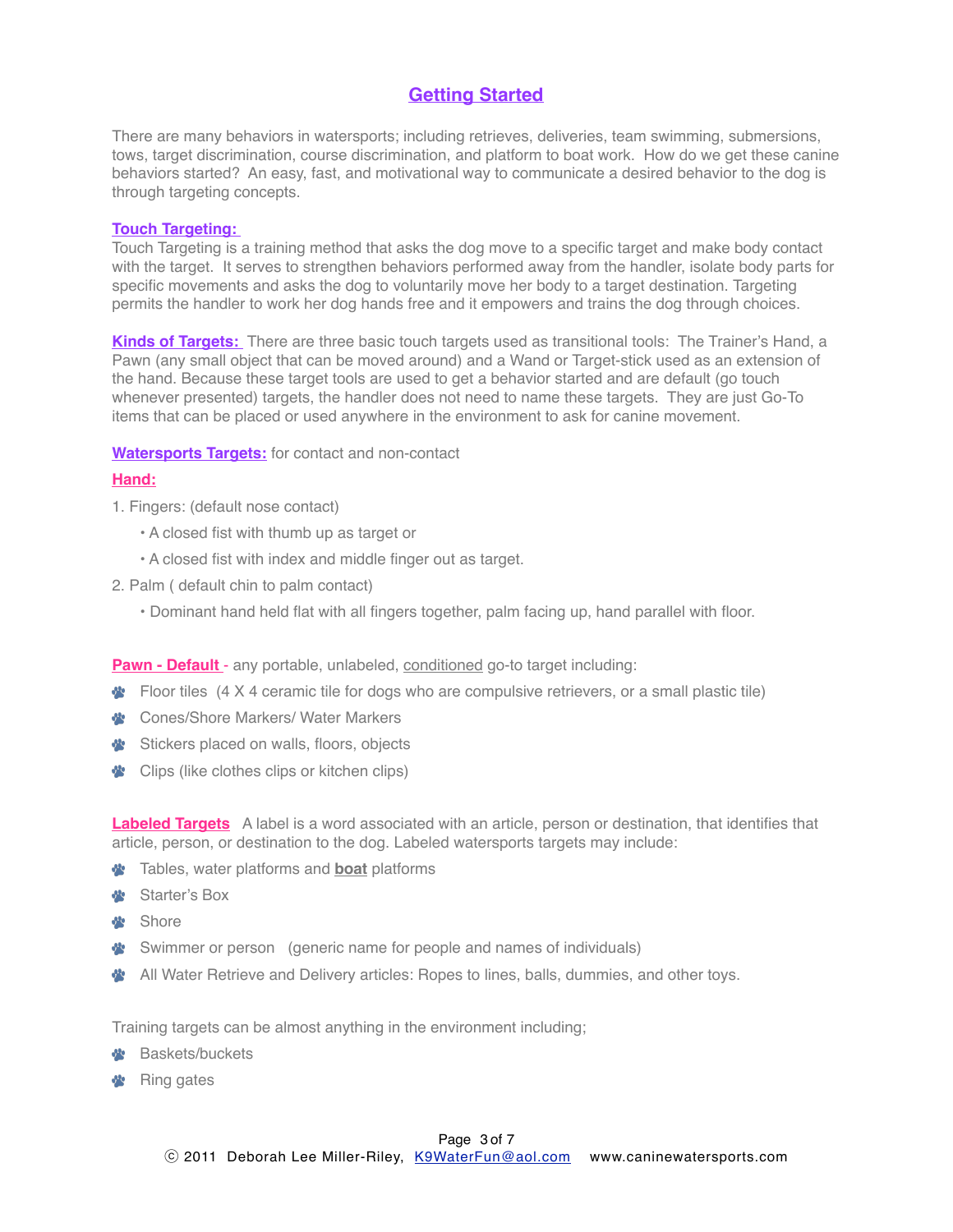- Rugs or Mats
- Crate/Car  $\mathbf{a}$
- Colors or symbols
- **\*** Large Drive Balls

**Body Parts as Touch Points:** Handlers can teach their dog the name of specific canine body parts. Attaching a label to a canine body part (i.e. Nose, Chin, Paw, Shoulder, Rump) gives the handler an advantage when precision and fast comprehension is needed. Important body part labels for watersports are Paw, Nose, Chin. With these labels, the handler can identify to the dog how to touch a target.

# **Common Touch Points:**

- Nose to target
- Paw on target
- Rump "Sit" at target
- **学** Belly "Down" at target
- Chin on target
- Mouth grasp target  $\mathbf{r}$

**Criteria:** duration/ repetition, intensity, context changes

#### **Course Movements to Master**

There are eight primary directional actions which include target contact. All movement is forward. However, for fun & fluency you can teach the dog to "Away, Port, Star and Return to Handler" running backwards.

- 1. **Straight Away**: from handler
- 2. **Port**: move to the left, the dog's left
- 3. **Star**: (Starboard) move to right, the dog's right
- 4. **Stop**/Stay
- **5. Return to Handler**
- 6. **Up** climb on, to get on top of, i.e. climb "up" onto a boat platform.
- 7. **Off** to get off the target by jumping down or over
- 8. **Over** to leap over the target without climbing on it.

There are two additional directional actions where the target is used to define a course without canine contact with the target.

**9. Looping around** (No stop or contact at target)

Looping is the dog's circular or looping path around a fixed target, i.e. circling a swimmer or a boater.

- Circle to the right
- **Circle to the left**
- Circle handler
- Circle marker, chair, cone, table, etc
- Circle stranger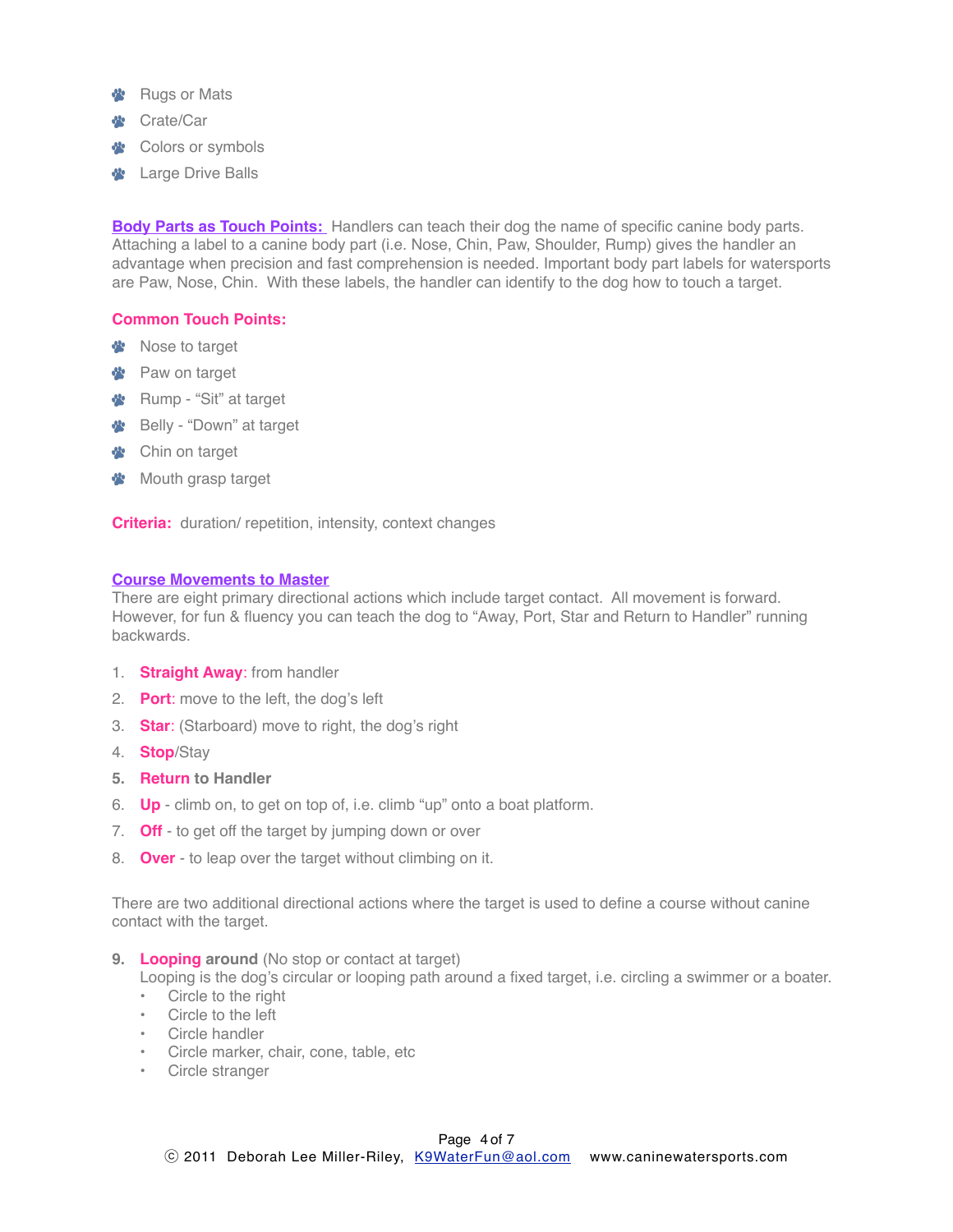10. **Passing** (No stop or contact at target)

Passing is when the dog's course takes her close to a target on the way past it. The target in Passing is a directional clue, not a contact target, i.e. moving between weave poles or swimming past a water marker to get to a drop zone. Going THROUGH a tunnel in agility is a *passing* course direction.

- Pass left side of target (Herding term "Come-bye")
- Pass right side of target (Herding term "Away")

At some point watersports may include behaviors that ask the dog to go UNDER a target.

**Criteria:** Distance, Start position, Action at Target, Duration, Intensity

**Start Positions to Master:** [DOG: sit, down, stand. HANDLER: Stand, Sit] \*extra

- Dog at Handler's left side, toes facing same direction as handler  $\mathbf{r}$
- $\frac{1}{2}$ Dog at Handler's right side, toes facing same direction as handler
- Dog toe to toe in front of the handler, facing handler (boatwork)  $\bullet$
- Dog rump to toe in front of the handler, facing away (boatwork)
- \*Dog toe by toe between the handler's legs facing same direction as handler  $\mathbf{r}$
- **\*** Dog at distant target, on a perpendicular line with handler, facing handler
- Dog at a distant target, to the left of the handler, facing handler (triangle positions)
- Dog at a distant target, to the right of the handler, facing handler.  $\theta_{\rm{B}}$
- Dog at a distant target, on a perpendicular line with handler, facing away from handler
- $\bullet$ Dog and handler on a platform, dog at handler's left side
- Dog and handler on a platform, dog at handler's right side  $\mathbf{r}$
- Dog on distant platform, handler on platform facing dog

#### **Training Reminders:**

**Create ATTITUDE** (joy in the game) before all else.

Great leaders never hold the dog responsible for creating the learning attitude. Joy, focus, persistence, intensity of effort, and learning/memory are the handler's responsibility.

Keep shaping steps small and reinforcement rates significantly higher than the number of unrewarded behaviors.

Train for improvement toward the destination of Personal Excellence. Perfection is not a training destination, it is a dark, joyless hole.

**HUMOR increases creativity and learning!** Training with a sense of humor can benefit both you and your dog. When you marry laughter with "mistakes" you make a joy-based relationship your highest priority. It feels great when you let your dog and yourself off the instant-perfection hook. Laughter is not only good for the soul, it's a super social reinforcer. Dogs who enjoy making their owners laugh tend to offer a wider variety of behavior. Having a dog who is creative gives the trainer more opportunities to capture and strengthen desired behaviors. This empowers the dog and delights the trainer -- the right nutrients for new learning.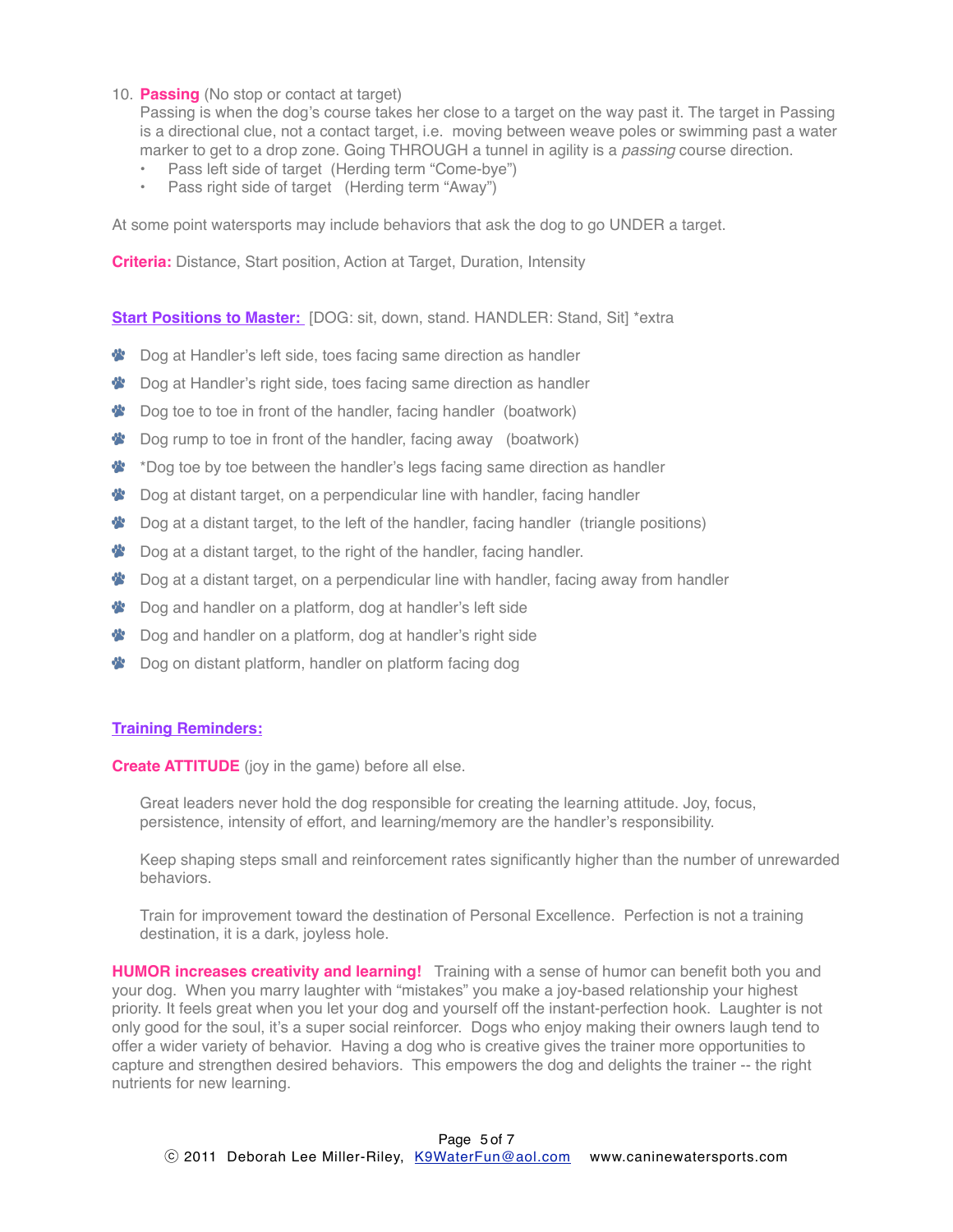**Perception** is different for non-human animals. Fear is a very powerful emotion that can keep a dog safe, but it is not necessarily compatible with a handler's training goals. Temple Grandin said, *You can train an animal to close its fear file, but there is no delete button for fear*. *When you punish fear you make it worse. When an animal voluntarily cooperates, you reduce stress and fear. When your dog offers you cooperation - APPRECIATE IT!* 

**\*** Understand that primal fears include:

- Entrapment -- inability to escape, especially restraint, no choice.
- Suffocation -- inability to breathe drowning, confinement, restraint.
- Falling -- unstable surfaces, drop offs like in pool or lakes.
- Pain -- emotional and physical, is the behavior you are asking for uncomfortable for the dog?
- Noise intensity, unpredictability, proximity.
- Recognize fear in your dog. (Know Canine Body Language) Submissive body language is not the only indicator of stress. Arousal, hyper activity and aggression are also indicators of stress and fear. Predictability offers the trainer the opportunity to prevent or reduce fear and distress. Address the fear issues or train to reduce arousal before you continue watersports training.
- Learn how to keep your dog in a curious or *seeking* state of mind to help quiet emotions like fear and distress.

**REST, like good timing, is critical to learning.** The more demanding the training session the more time the dog will need to process the information. Rest occurs when the dog can relax. Handlers can foster an environment for relaxation by knowing what their dog needs for relaxation and rest. Covering a crate may dampen visual stimulation; body massage and touch work may offer muscle relaxation; or sequestering a dog in a quiet room, car, or building may offer the best opportunity for relaxation for other dogs. A good leader and trainer is an advocate for the dog. **A canine advocate will always put the dog's need for rest above personal goals or social pressure.** That includes saying *No* to just one more class exercise. Problem solving, focused learning, fear and worry are energy burners. Dogs who are considered soft, cautious, reactive or shy can have less stamina in public training sessions than dogs with more confident temperaments. When publicly training these dogs, handlers will need to consider proximity to stressors and watch for the dog's inability to focus on the handler or task.

## **Factors effecting canine learning & performance and handler patience and adaptation**:

- Age/Growth (puppy, adolescent, geriatric issues)
- Temperament (including biddability, persistence, confidence, sociability, curiosity, playfulness, resilience and all in the right balance to each other)
- Other traits & instincts (chase, hunt, retrieve, water attraction, sexual)
- Prior learning and experimentation (negative and positive experiences effect learning)
- Health, Structure, Conditioning & Energy (including K9 visual awareness)
- **Intelligence**
- Fear (learned and temperament)
- Canine Buoyancy (lung capacity, propulsion, muscle to fat ratio)
- Handler awareness and sensitivity to the dog's needs
- Handler's knowledge and planning for training goals.
- Handler's awareness of how to start and build a behavior, use of and timing of a behavioral marker, use of and value of reinforcement (to dog) and delivery placement of reinforcement.
- Environmental factors / water site variables (temperatures, wind speed, water dynamics, organic and mineral content, wildlife attractions/distraction).

**Reinforcement is anything the dog wants, is willing to work to obtain and tends to "strengthen" or increase the likelihood the target behavior will be repeated.** Examples of reinforcement include food,